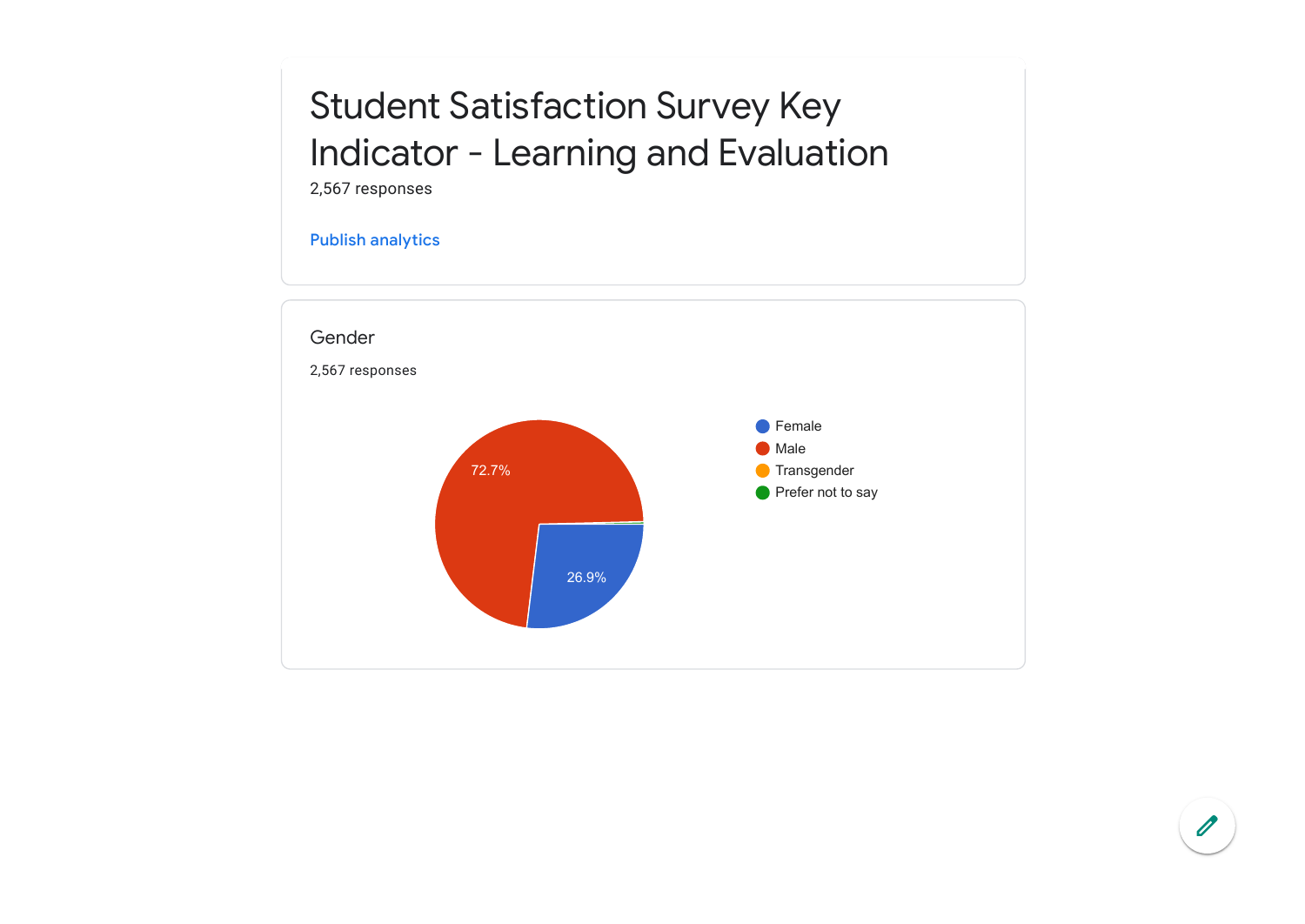

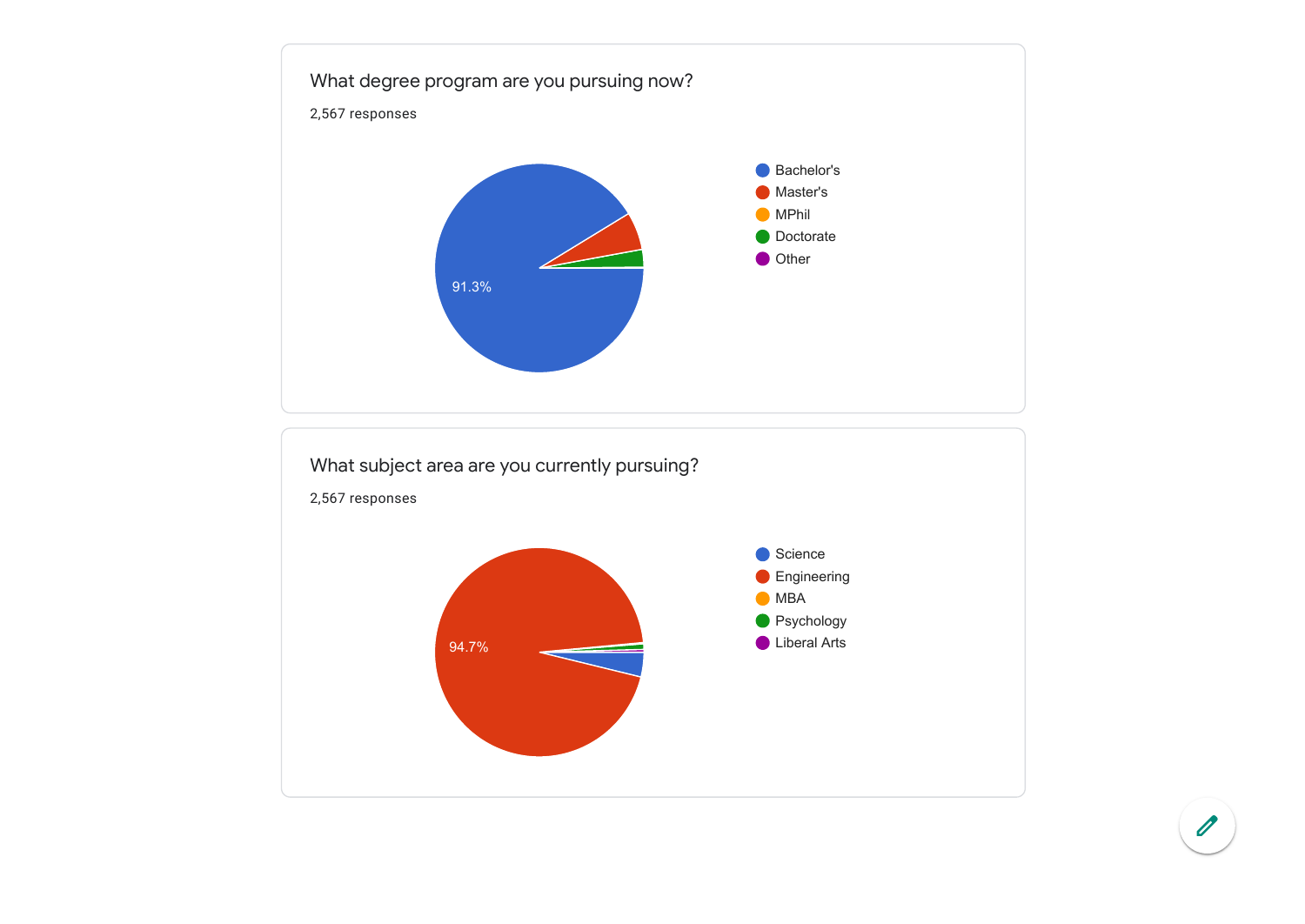

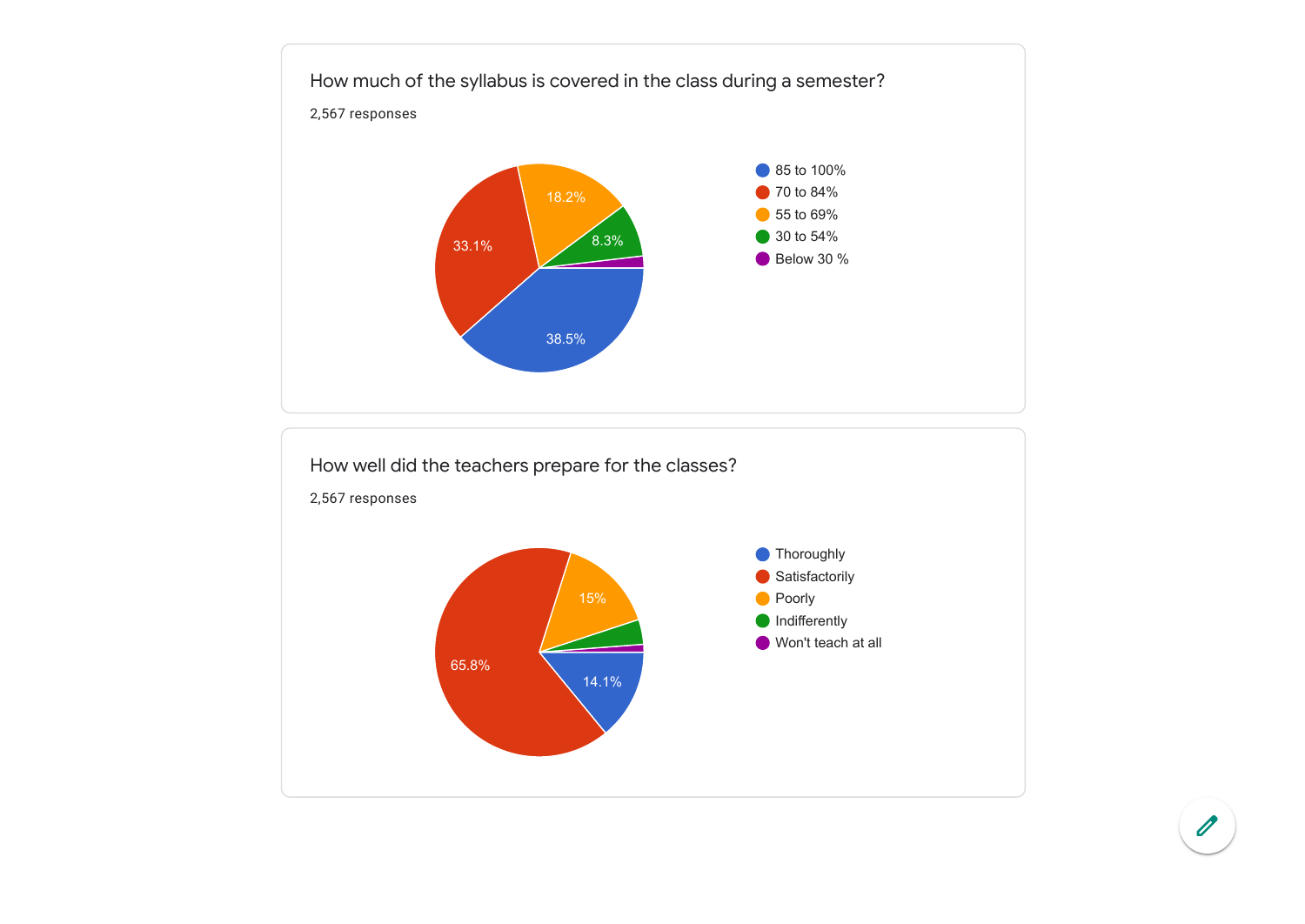

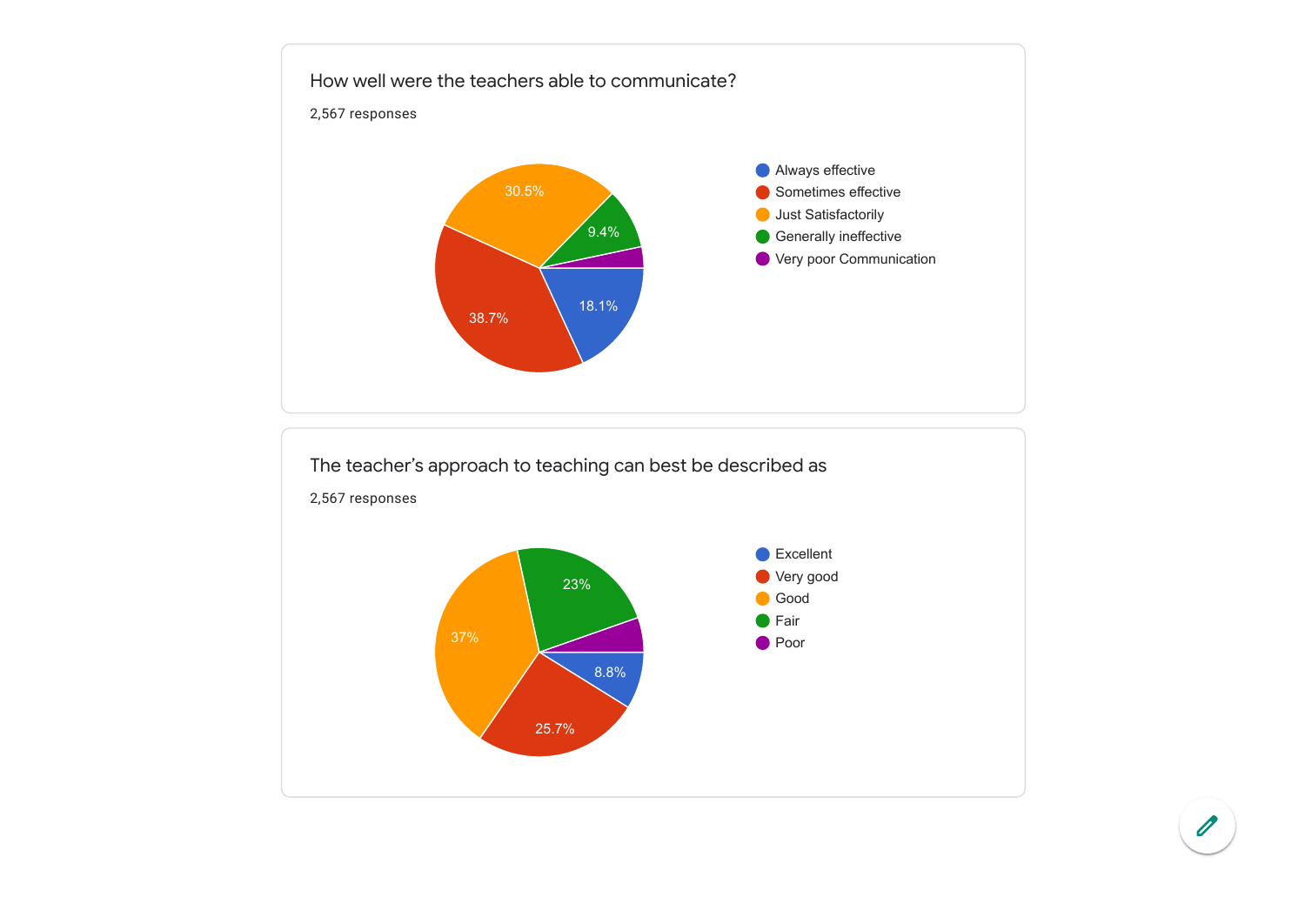

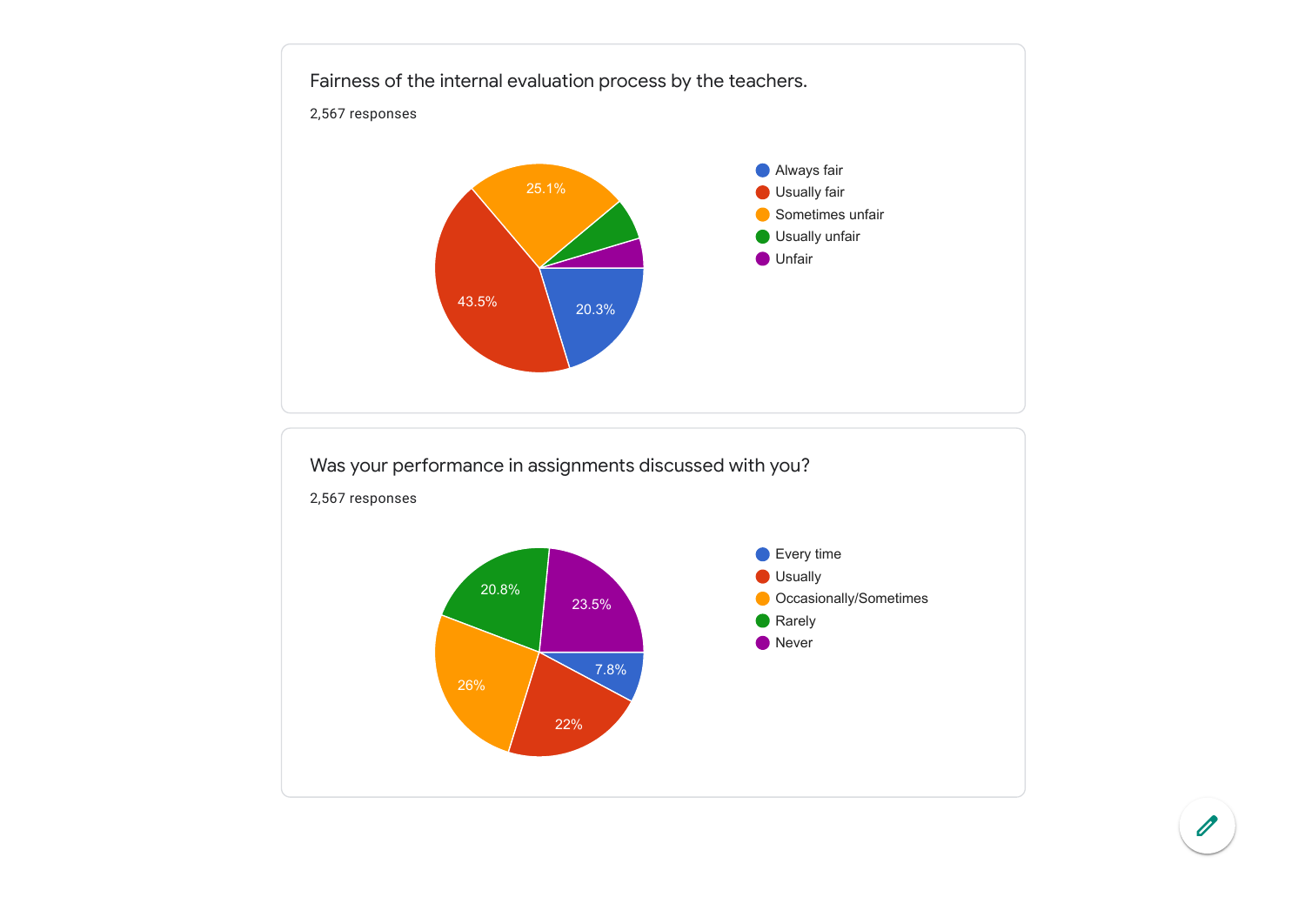

The teaching and mentoring process in your institution facilitates you in cognitive, social and emotional growth.

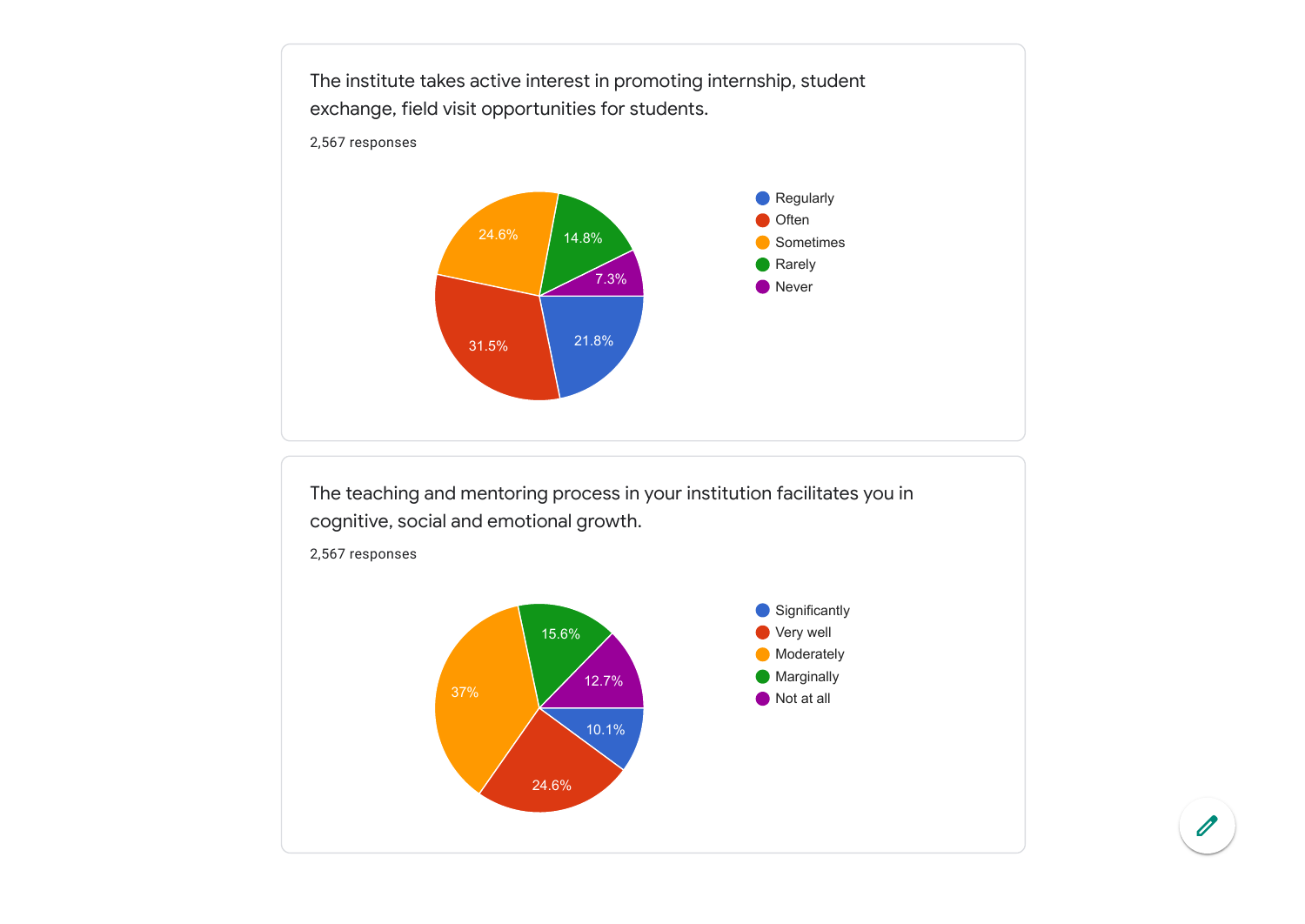

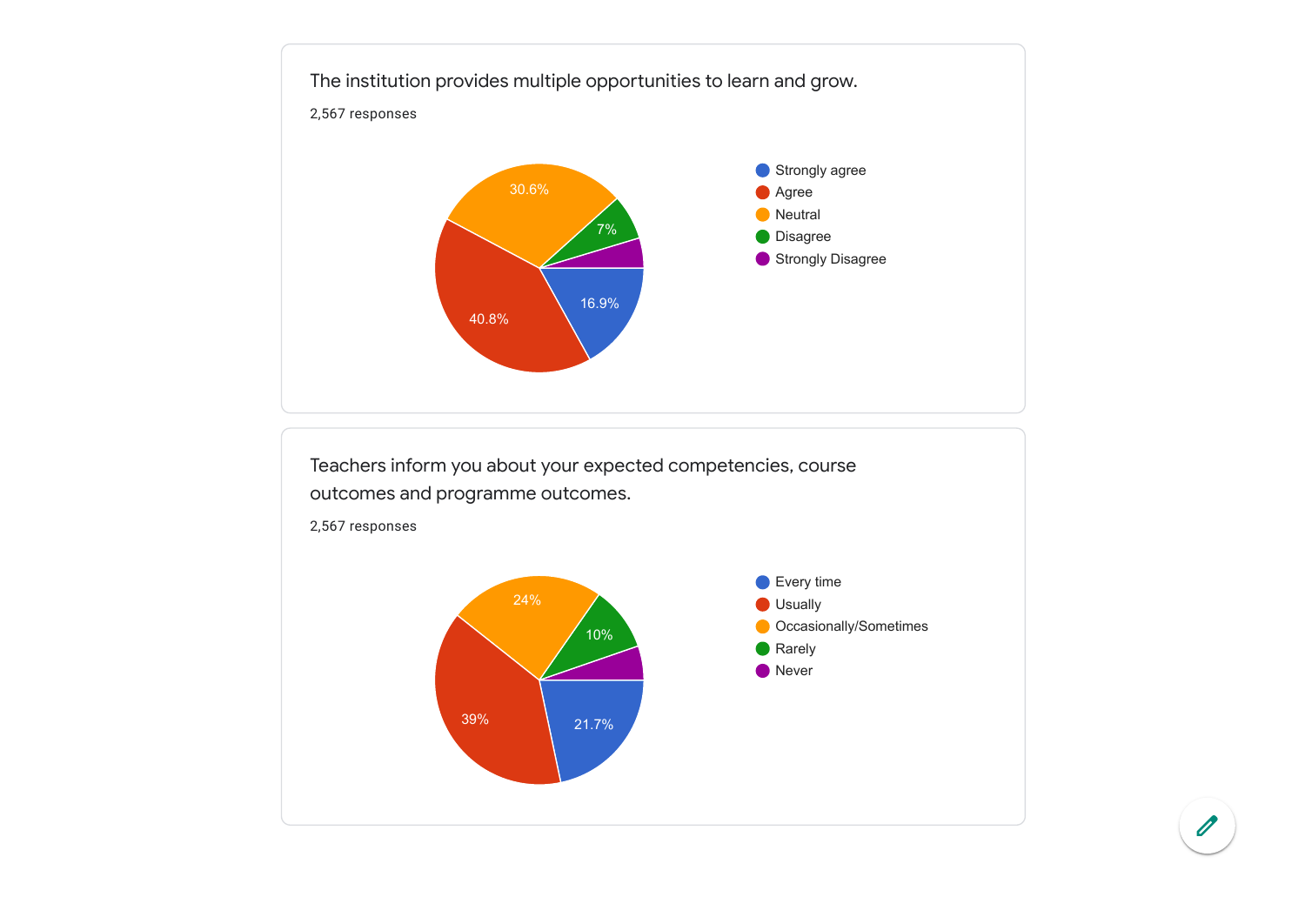

![](_page_7_Figure_1.jpeg)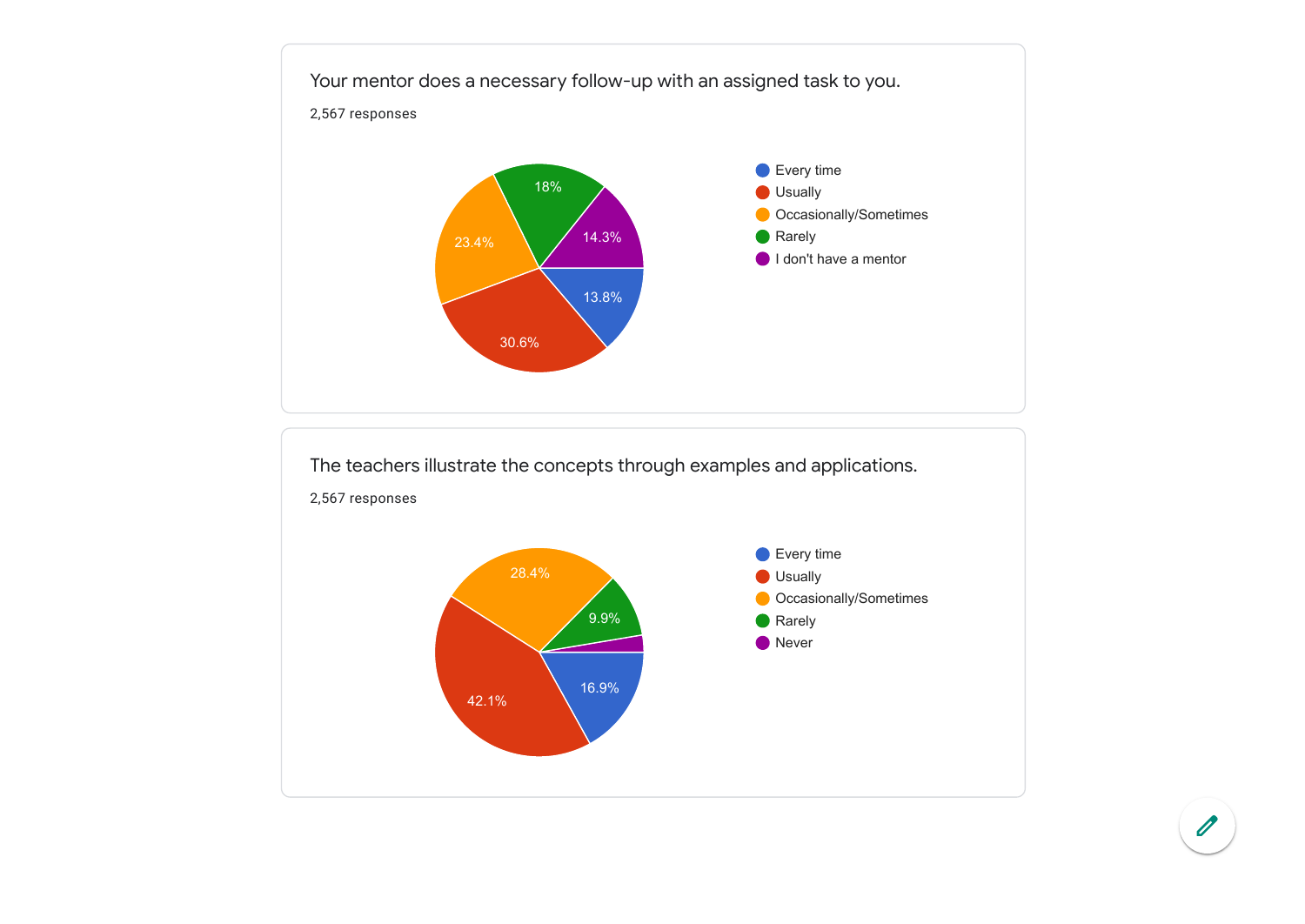![](_page_8_Figure_0.jpeg)

![](_page_8_Figure_1.jpeg)

 $\overline{\mathscr{O}}$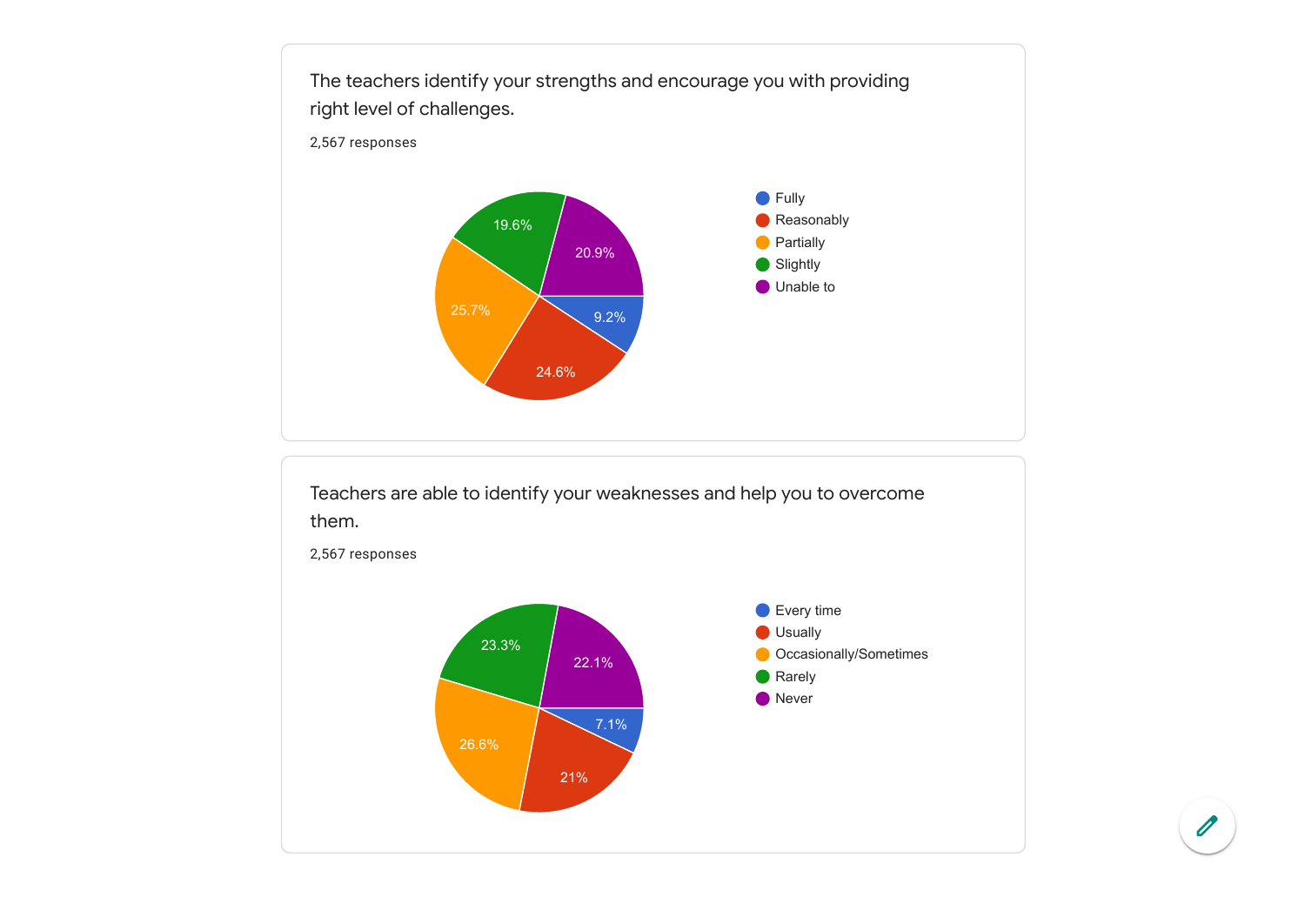![](_page_9_Figure_0.jpeg)

The institute/ teachers use student centric methods, such as experiential learning, participative learning and problem solving methodologies for enhancing learning experiences.

2,567 responses

![](_page_9_Figure_3.jpeg)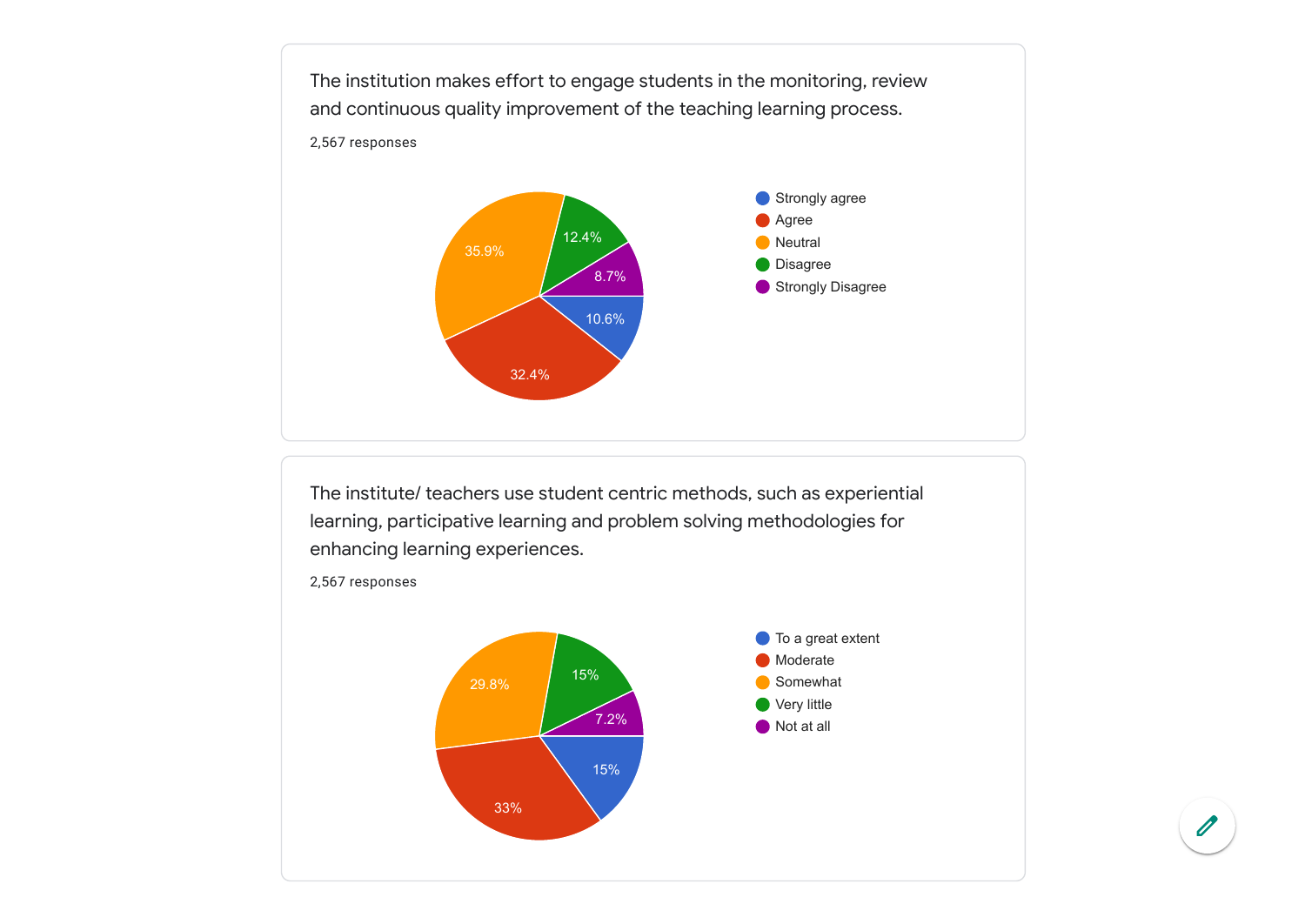![](_page_10_Figure_0.jpeg)

Efforts are made by the institute/ teachers to inculcate soft skills, life skills and employability skills to make you ready for the world of work.

![](_page_10_Figure_2.jpeg)

2,567 responses